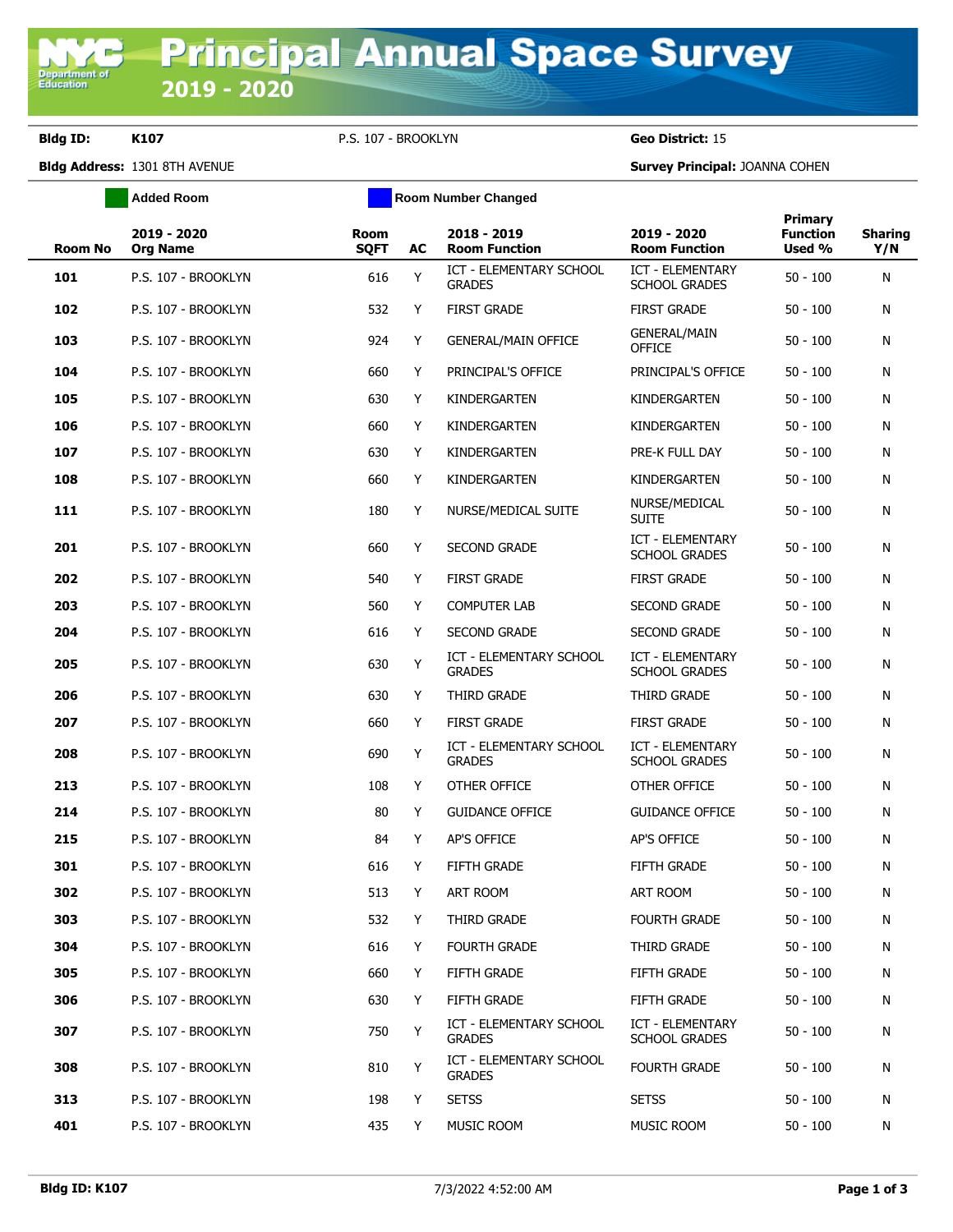## **Bldg ID: K107** P.S. 107 - BROOKLYN **Geo District:** 15

**Department of**<br>Education

**Bldg Address:** 1301 8TH AVENUE **Survey Principal:** JOANNA COHEN

|                                                                    | <b>Added Room</b>                                                                                                                                                                                                                                                                                                 |                            | <b>Room Number Changed</b> |                                          |                                                           |                                      |                       |
|--------------------------------------------------------------------|-------------------------------------------------------------------------------------------------------------------------------------------------------------------------------------------------------------------------------------------------------------------------------------------------------------------|----------------------------|----------------------------|------------------------------------------|-----------------------------------------------------------|--------------------------------------|-----------------------|
| <b>Room No</b>                                                     | 2019 - 2020<br><b>Org Name</b>                                                                                                                                                                                                                                                                                    | <b>Room</b><br><b>SQFT</b> | AC.                        | 2018 - 2019<br><b>Room Function</b>      | 2019 - 2020<br><b>Room Function</b>                       | Primary<br><b>Function</b><br>Used % | <b>Sharing</b><br>Y/N |
| 402AB                                                              | P.S. 107 - BROOKLYN                                                                                                                                                                                                                                                                                               | 2701                       |                            | MULTI-PURPOSE CLASSROOM                  | MULTI-PURPOSE<br><b>CLASSROOM</b>                         | $50 - 100$                           | N                     |
| 403                                                                | P.S. 107 - BROOKLYN                                                                                                                                                                                                                                                                                               | 406                        |                            | ACADEMIC INTERVENTION<br><b>SERVICES</b> | <b>ACADEMIC</b><br><b>INTERVENTION</b><br><b>SERVICES</b> | $50 - 100$                           | N                     |
| <b>B11A</b>                                                        | P.S. 107 - BROOKLYN                                                                                                                                                                                                                                                                                               | 726                        |                            | <b>KITCHEN</b>                           | <b>KITCHEN</b>                                            | $50 - 100$                           | N                     |
| <b>B12A</b>                                                        | P.S. 107 - BROOKLYN                                                                                                                                                                                                                                                                                               | 1290                       | Y                          | GYM/CAFETERIA                            | GYM/CAFETERIA                                             | $50 - 100$                           | N                     |
| <b>B19</b>                                                         | P.S. 107 - BROOKLYN                                                                                                                                                                                                                                                                                               | 270                        |                            | OTHER OFFICE                             | OTHER OFFICE                                              | $50 - 100$                           | N                     |
| <b>B24B</b>                                                        | P.S. 107 - BROOKLYN                                                                                                                                                                                                                                                                                               | 1440                       |                            | <b>GENERAL BUILDING SUPPORT</b>          | <b>GENERAL BUILDING</b><br><b>SUPPORT</b>                 | $50 - 100$                           | N                     |
|                                                                    | How many hallway bathrooms for students are there in your building?                                                                                                                                                                                                                                               |                            |                            |                                          |                                                           |                                      |                       |
| Are any of the student bathrooms being shared by multiple schools? |                                                                                                                                                                                                                                                                                                                   |                            |                            |                                          |                                                           | N                                    |                       |
|                                                                    | Are all the student bathrooms open throughout the day?<br>Please identify the number of non-instructional spaces, not reported above, being used for<br>instructional purposes, academic intervention services, or therapeutic or counseling services:<br>Are any of those non-instructional spaces being shared? |                            |                            |                                          |                                                           |                                      |                       |
|                                                                    |                                                                                                                                                                                                                                                                                                                   |                            |                            |                                          |                                                           |                                      |                       |
|                                                                    |                                                                                                                                                                                                                                                                                                                   |                            |                            |                                          |                                                           |                                      |                       |